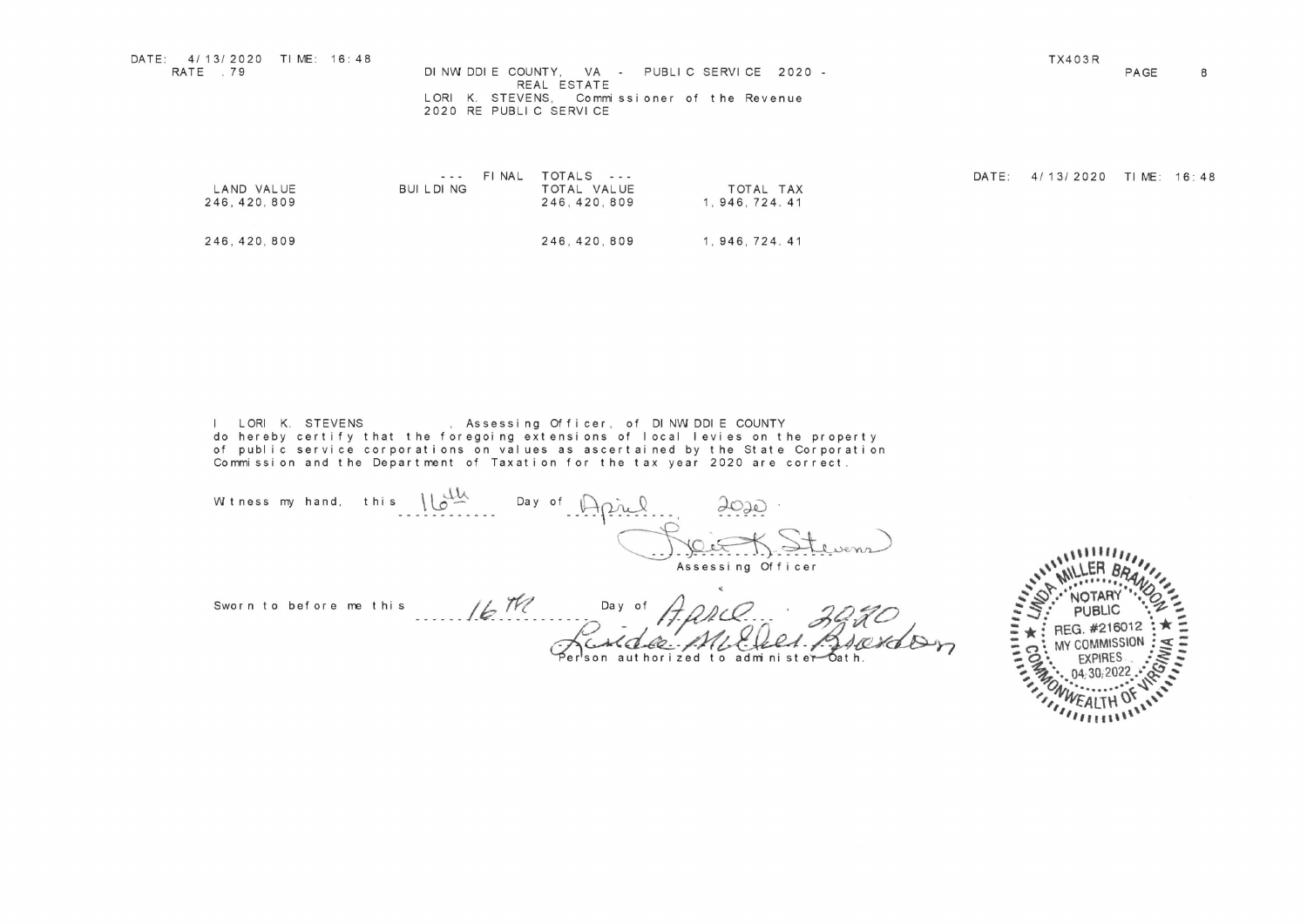| DATE: 4/13/2020 TIME: 16:48<br>RATE 79                                                                      | DINWIDDIE COUNTY, VA - PUBLIC SERVICE 2020 -<br>REAL ESTATE<br>LORI K. STEVENS, Commissioner of the Revenue<br>2020 RE PUBLIC SERVICE |               |             | TX403R<br>PAGE                            | $\mathbf{3}$                             |
|-------------------------------------------------------------------------------------------------------------|---------------------------------------------------------------------------------------------------------------------------------------|---------------|-------------|-------------------------------------------|------------------------------------------|
| <b>NAME</b>                                                                                                 | DESCRI PTI ON                                                                                                                         | VALUE         |             | TOTAL VALUE TOTAL TAX                     | BILL#                                    |
| ALLTEL COMMUNICATIONS LLC<br>C/O LUIS AGUIRRE SR TAX CONSUL<br>P O BOX 635                                  | TELECOMMUNI CATI ONS                                                                                                                  | 1,906         | 1,906       | 15.06<br>FH.<br>SH                        | $\overline{\phantom{a}}$<br>7.53<br>7.53 |
| BASKING RDIGE NJ<br>07290 0000                                                                              |                                                                                                                                       | 1,906         |             | 1,906 PUBLIC SERV-COUNTY                  |                                          |
| AQUA VIRGINIA WATER UTILITIES INC<br>DI ANA OAKLEY SENIOR FIN ACCT                                          | WATER CORPORATION                                                                                                                     | 446,893       | 446,893     | 3, 530, 45<br>FH                          | $\mathbf{3}$<br>1,765.23                 |
| 2414 GRANITE RIDGE ROAD<br>ROCKVILLE VA 23146 2232                                                          |                                                                                                                                       | 446, 893      |             | SH<br>446, 893 PUBLIC SERV-COUNTY         | 1,765.22                                 |
| AT&T COMMUNICATIONS OF VA LLC<br>ATTN PROPERTY TAX DEPT                                                     | TELECOMMUNI CATI ONS                                                                                                                  | 54.205        | 54, 205     | 428.22<br>FH.                             | $\overline{4}$<br>214.11                 |
| 1010 PINE #9E-L-01<br>ST LOUIS MO 63101 0000                                                                |                                                                                                                                       | 54, 205       |             | SH<br>54, 205 PUBLIC SERV-COUNTY          | 214.11                                   |
| AT&T COMMUNICATIONS OF VA LLC<br>ATTN PROPERTY TAX DEPT<br>1010 PINE #9E-L-01                               | TELECOMMUNI CATI ONS                                                                                                                  | 2,458         | 2,458       | 19.42<br>FH.<br>SH                        | $-5$<br>9.71<br>9.71                     |
| ST LOUIS MO 63101 0000                                                                                      |                                                                                                                                       | 2,458         |             | 2,458 PUBLIC SERV-TOWN                    |                                          |
| AT&T CORP. (INTERSTATE DIV.) TELECOMMUNICATIONS<br>ATTN PROPERTY TAX DEPT<br>1010 PINE #9E-L-01             |                                                                                                                                       | 176,352       | 176,352     | 1, 393, 18<br>F <sub>H</sub><br><b>SH</b> | 6<br>696.59<br>696.59                    |
| ST LOUIS MO 63101 7207                                                                                      |                                                                                                                                       |               |             | 176, 352 176, 352 PUBLIC SERV-COUNTY      |                                          |
| CELLCO PARTNERSHI P DBA- VERIZON W RE TELECOMMUNI CATI ONS<br>C/O LUIS AGUIRRE SR TAX CONSUL<br>P O BOX 635 |                                                                                                                                       | 68,000        | 68,000      | 537.20<br>FH.<br>SH.                      | $\overline{7}$<br>268.60<br>268.60       |
| BASKING RIDGE NJ<br>07920 7028                                                                              |                                                                                                                                       | 68,000        |             | 68,000 PUBLIC SERV-COUNTY                 |                                          |
| CENTRAL TELEPHONE CO OF VIRGINIA<br>C/O MATT JUAREZ TAX ANALYST                                             | TELECOMMUNI CATI ONS                                                                                                                  | 1, 203        | 1.203       | 9.50<br>FH.                               | $_{\rm 8}$<br>4.75                       |
| P O BOX 2599<br>OLATHE KS 66063 0000                                                                        |                                                                                                                                       | 1, 203        |             | <b>SH</b><br>1, 203 PUBLIC SERV-COUNTY    | 4.75                                     |
| CENTURY LINK COMMUNICATIONS LLC<br>1025 ELDORADO BLVD                                                       |                                                                                                                                       | 2, 386, 224   | 2, 386, 224 | 18,851.17<br>FH.                          | - 9<br>9, 425.59                         |
| BROOMFIELD CO 80021 0000                                                                                    |                                                                                                                                       | 2, 386, 224   |             | SH<br>2, 386, 224 PUBLIC SERV-COUNTY      | 9, 425.58                                |
|                                                                                                             |                                                                                                                                       |               |             |                                           |                                          |
|                                                                                                             |                                                                                                                                       | 3 , 137 , 241 |             | 3, 137, 241 24, 784. 20                   |                                          |
|                                                                                                             |                                                                                                                                       | 3,137,241     | 3, 137, 241 | 24,784.20                                 |                                          |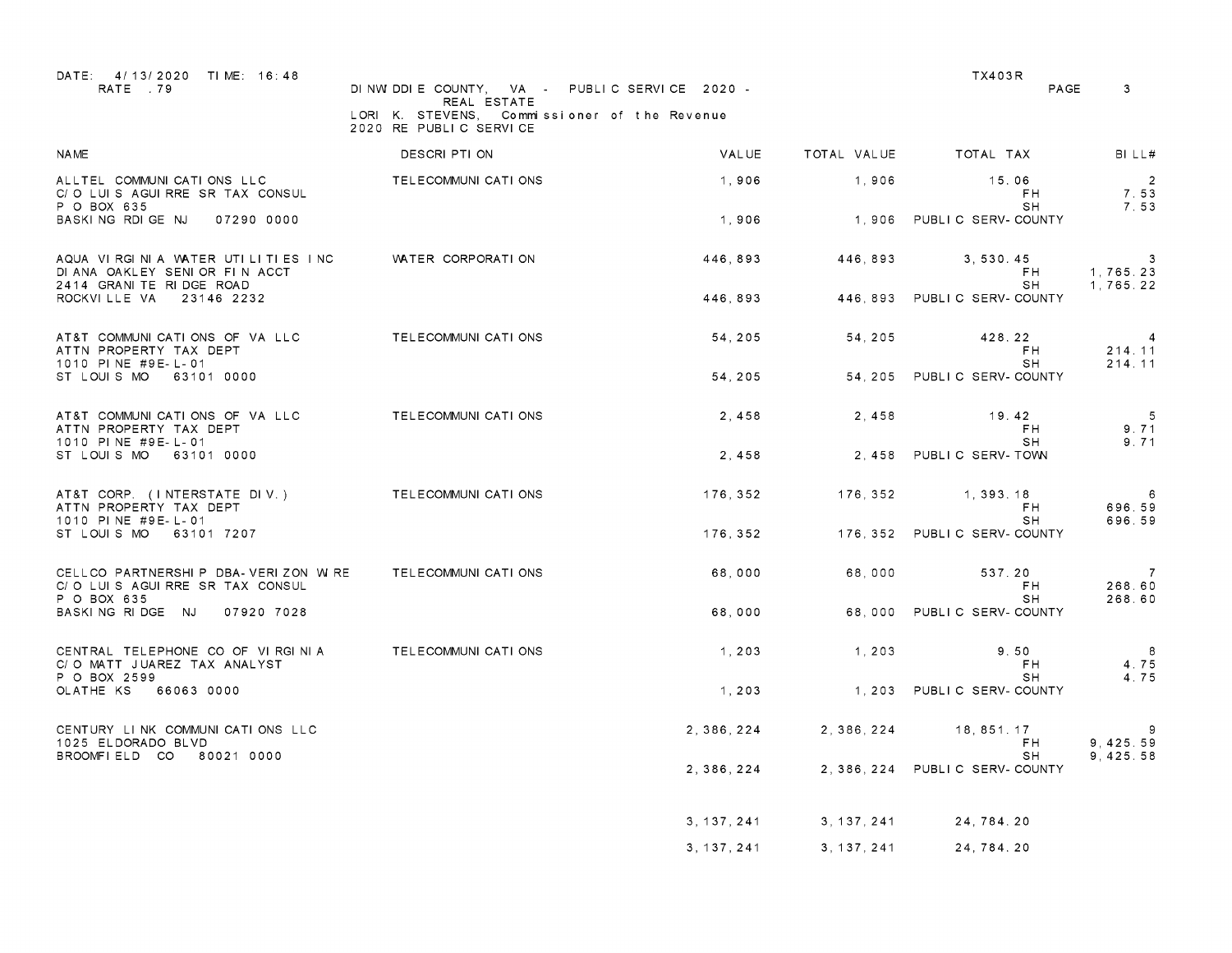| DATE: 4/13/2020 TIME: 16:48<br>RATE 79                                               | DINWIDDIE COUNTY, VA - PUBLIC SERVICE 2020 -<br>REAL ESTATE<br>LORI K. STEVENS.<br>Commissioner of the Revenue |              |             | TX403R                                     | PAGE<br>$\overline{4}$       |
|--------------------------------------------------------------------------------------|----------------------------------------------------------------------------------------------------------------|--------------|-------------|--------------------------------------------|------------------------------|
| <b>NAME</b>                                                                          | 2020 RE PUBLIC SERVICE<br>DESCRI PTI ON                                                                        | <b>VALUE</b> | TOTAL VALUE | TOTAL TAX                                  | BILL#                        |
|                                                                                      |                                                                                                                |              |             |                                            |                              |
| CENTURY LINK COMMUNICATIONS LLC<br>1025 ELDORADO BLVD<br>BROOMFIELD CO<br>80021 0000 |                                                                                                                | 30, 415      | 30, 415     | 240.28<br>FH<br>SH                         | 10<br>120.14<br>120.14       |
|                                                                                      |                                                                                                                | 30, 415      | 30.415      | PUBLIC SERV-COUNTY                         |                              |
| COLUMBIA GAS OF VIRGINIA, INC.<br>290 W NATIONW DE BLVD<br>COLUMBUS OH<br>43215 0000 | GAS CORP & PIPELINE DIST CORP                                                                                  | 3, 308, 812  | 3, 308, 812 | 26, 139, 61<br>F <sub>H</sub><br><b>SH</b> | 11<br>13,069.81<br>13,069.80 |
|                                                                                      |                                                                                                                | 3, 308, 812  | 3, 308, 812 | PUBLIC SERV-COUNTY                         |                              |
| COLUMBIA GAS TRANSMISSION LLC<br>PO BOX 2168                                         | GAS PIPE LINE INTERSTATE                                                                                       | 2, 387, 550  | 2, 387, 550 | 18,861,65<br>FH                            | 12<br>9,430.83               |
| HOUSTON, TX<br>77252 0000                                                            |                                                                                                                | 2, 387, 550  | 2, 387, 550 | <b>SH</b><br>PUBLIC SERV-COUNTY            | 9.430.82                     |
| CSX TRANSPORTATION, INC<br>KERRY G CARNAHAN DIR PROP TAX                             | RAI LROAD COMPANIES                                                                                            | 7.087.740    | 7.087.740   | 55.993.15<br>FH.                           | 13<br>27, 996. 58            |
| 500 WATER STREET (J910)<br>JACKSONVILLE FL<br>32202 0000                             |                                                                                                                | 7.087.740    |             | <b>SH</b><br>7.087.740 PUBLIC SERV-COUNTY  | 27, 996. 57                  |
| INTELLIFIBER NETWORKS INC<br>C/O DUFF & PHELPS LLC<br>P O BOX 2629                   | TELECOMMUNI CATI ONS                                                                                           | 7.867        | 7.867       | 62.15<br>FH.<br>SH                         | 14<br>31.08<br>31.07         |
| ADDI SON TX<br>75001 0000                                                            |                                                                                                                | 7.867        |             | 7.867 PUBLIC SERV-COUNTY                   |                              |
| KINEX TELECOM INC<br>717 EAST THIRD ST                                               | TELECOMMUNI CATI ONS                                                                                           | 32,816       | 32, 816     | 259.25<br>F <sub>H</sub>                   | 15<br>129.63                 |
| FARMVILLE VA<br>23901 0000                                                           |                                                                                                                | 32, 816      | 32, 816     | <b>SH</b><br>PUBLIC SERV-COUNTY            | 129.62                       |
| LUMOS NETWORKS INC<br>ONE LUMOS PLAZA                                                | TELECOMMUNI CATI ONS                                                                                           | 18,773       | 18,773      | 148.31<br><b>FH</b>                        | 16<br>74.16                  |
| WAYNESBORO VA<br>22980 0000                                                          |                                                                                                                | 18,773       |             | <b>SH</b><br>18, 773 PUBLIC SERV-COUNTY    | 74.15                        |
| MCI COMMUNICATIONS SERVICES INC<br>PROPERTY TAX DEPARTMENT                           | TELECOMMUNI CATI ONS                                                                                           | 1,099,081    | 1,099,081   | 8,682.74<br>FH.                            | 17<br>4.341.37               |
| P O BOX 521807<br>LONGWOOD FL<br>32752 0000                                          |                                                                                                                | 1,099,081    |             | SH<br>1.099.081 PUBLIC SERV-COUNTY         | 4, 341.37                    |

| 13,973,054 | 13,973,054 | 110, 387, 14 |
|------------|------------|--------------|
| 13,973,054 | 13,973,054 | 110, 387. 14 |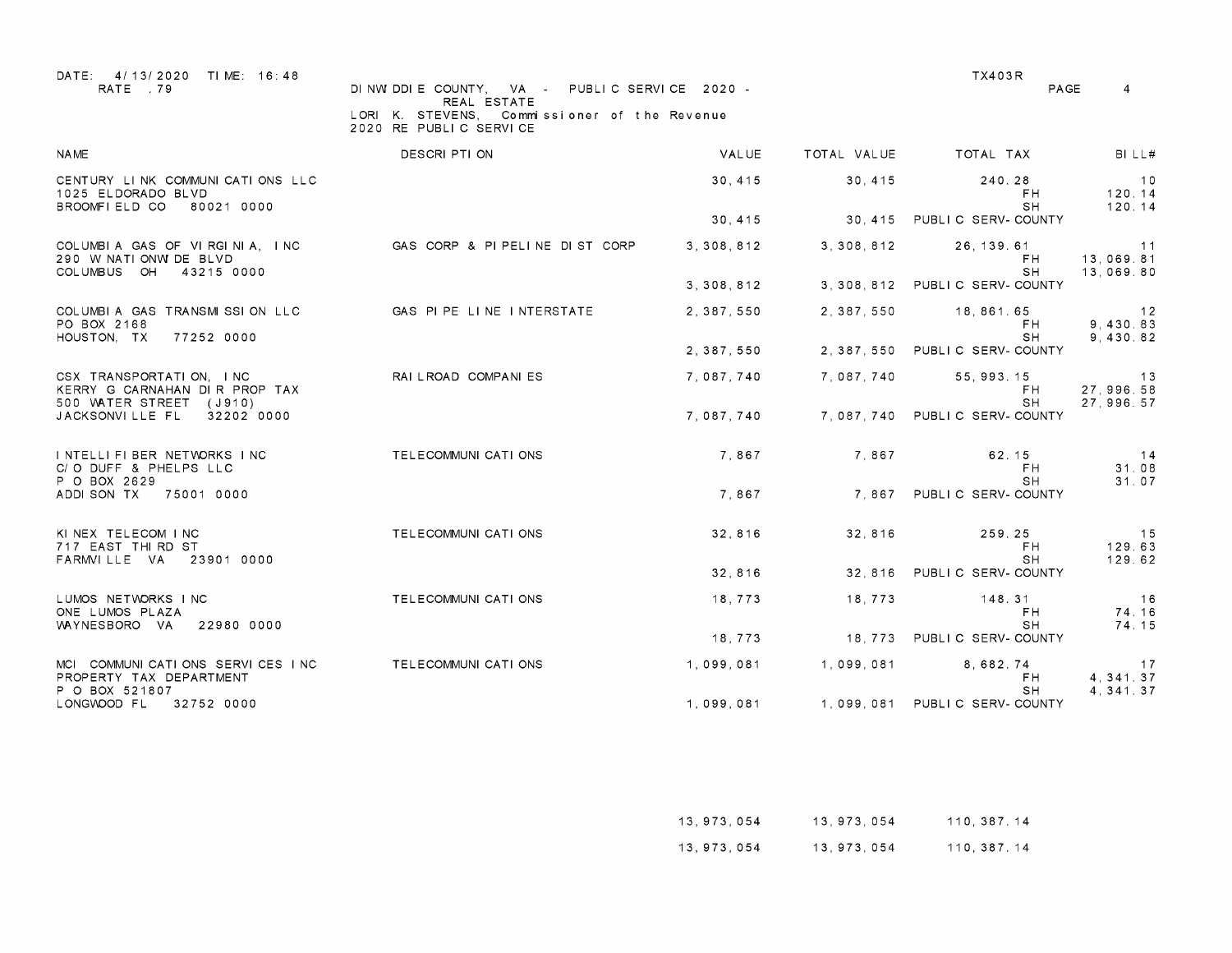| DATE: 4/13/2020 TIME: 16:48<br>RATE 79                                                         | DINW DDIE COUNTY, VA - PUBLIC SERVICE 2020 -<br>REAL ESTATE<br>LORI K. STEVENS, Commissioner of the Revenue<br>2020 RE PUBLIC SERVICE |              |                                        | <b>TX403R</b>                            | PAGE<br>-5                  |
|------------------------------------------------------------------------------------------------|---------------------------------------------------------------------------------------------------------------------------------------|--------------|----------------------------------------|------------------------------------------|-----------------------------|
| <b>NAME</b>                                                                                    | DESCRI PTI ON                                                                                                                         | VALUE        | TOTAL VALUE                            | TOTAL TAX                                | BILLH                       |
| MCI COMMUNICATIONS SERVICES INC<br>PROPERTY TAX DEPARTMENT<br>P O BOX 521807                   | TELECOMMUNI CATI ONS                                                                                                                  | 24,672       | 24,672                                 | 194.91<br>FH.<br>SH.                     | 18<br>97.46<br>97.45        |
| LONGWOOD FL 32752 0000                                                                         |                                                                                                                                       | 24.672       |                                        | 24, 672 PUBLIC SERV-TOWN                 |                             |
| MCI METRO ACCESS TRANS SERVICES OF TELECOMMUNICATIONS<br>C/O PAMELA MONOPOLI<br>P O BOX 521807 |                                                                                                                                       | 7,624        | 7,624                                  | 60.23<br>FH<br>SH                        | 19<br>30.12<br>30.11        |
| LONGWOOD FL<br>32752 0000                                                                      |                                                                                                                                       | 7,624        |                                        | 7.624 PUBLIC SERV-COUNTY                 |                             |
| NETWORK BILLING SYSTEMS LLC<br>695 US HWY 46 STE 200<br>FAIRFIELD NJ<br>07004 1561             | TELECOMMUNI CATI ONS                                                                                                                  | 751          | 751                                    | 5.93<br>F <sub>H</sub><br><b>SH</b>      | 20<br>2.97<br>2.96          |
|                                                                                                |                                                                                                                                       | 751          |                                        | 751 PUBLIC SERV-COUNTY                   |                             |
| NEW CINGULAR W RELESS PCS LLC<br>ATTN PROPERTY TAX DEPT<br>1010 PINE, 9E-L-01                  | TELECOMMUNI CATI ONS                                                                                                                  | 2,384,185    | 2, 384, 185                            | 18,835.06<br>F <sub>H</sub><br><b>SH</b> | 21<br>9,417.53<br>9, 417.53 |
| ST LOUIS MO 63101 0000                                                                         |                                                                                                                                       | 2, 384, 185  |                                        | 2, 384, 185 PUBLIC SERV-COUNTY           |                             |
| NEW CINGULAR W RELESS PCS LLC<br>ATTN PROPERTY TAX DEPT<br>1010 PINE, 9E-L-01-1                | TELECOMMUNI CATI ONS                                                                                                                  | 70           | 70                                     | .55<br>F H<br>SH.                        | 22<br>.28<br>.27            |
| ST LOUIS MO 63101 0000                                                                         |                                                                                                                                       | 70           |                                        | 70 PUBLIC SERV-TOWN                      |                             |
| NORFOLK & WESTERN RAILWAY COMPANY<br>N S CORP TAX DEPT                                         | RAI LROAD COMPANY                                                                                                                     | 26, 109, 376 | 26, 109, 376                           | 206, 264, 07<br>FH                       | 23<br>103.132.04            |
| THREE COMMERICAL PLACE-BOX 209<br>NORFOLK VA<br>23510 0000                                     |                                                                                                                                       | 26, 109, 376 |                                        | SH<br>26.109.376 PUBLIC SERV-COUNTY      | 103, 132. 03                |
| PEG BANDW DTH VA LLC<br>107 ST FRANCIS ST                                                      | TELECOMMUNI CATI ONS                                                                                                                  | 84.873       | 84.873                                 | 670.50<br>F <sub>H</sub>                 | 24<br>335.25                |
| SUI TE 1700<br>MOBILE AL<br>36602 3317                                                         |                                                                                                                                       | 84.873       |                                        | SH<br>84, 873 PUBLIC SERV-COUNTY         | 335.25                      |
| PEG BANDW DTH VA LLC<br>107 ST FRANCIS ST<br>SUI TE 1700                                       | TELECOMMUNI CATI ONS                                                                                                                  | 37, 413      | 37, 413                                | 295.56<br>FH.<br>SH.                     | 25<br>147.78<br>147.78      |
| MOBILE AL<br>36602 3317                                                                        |                                                                                                                                       | 37, 413      |                                        | 37, 413 PUBLIC SERV-COUNTY               |                             |
|                                                                                                |                                                                                                                                       |              |                                        |                                          |                             |
|                                                                                                |                                                                                                                                       |              | 28, 648, 964 28, 648, 964 226, 326, 81 |                                          |                             |

<sup>28,648,964</sup> 28,648,964 226,326.81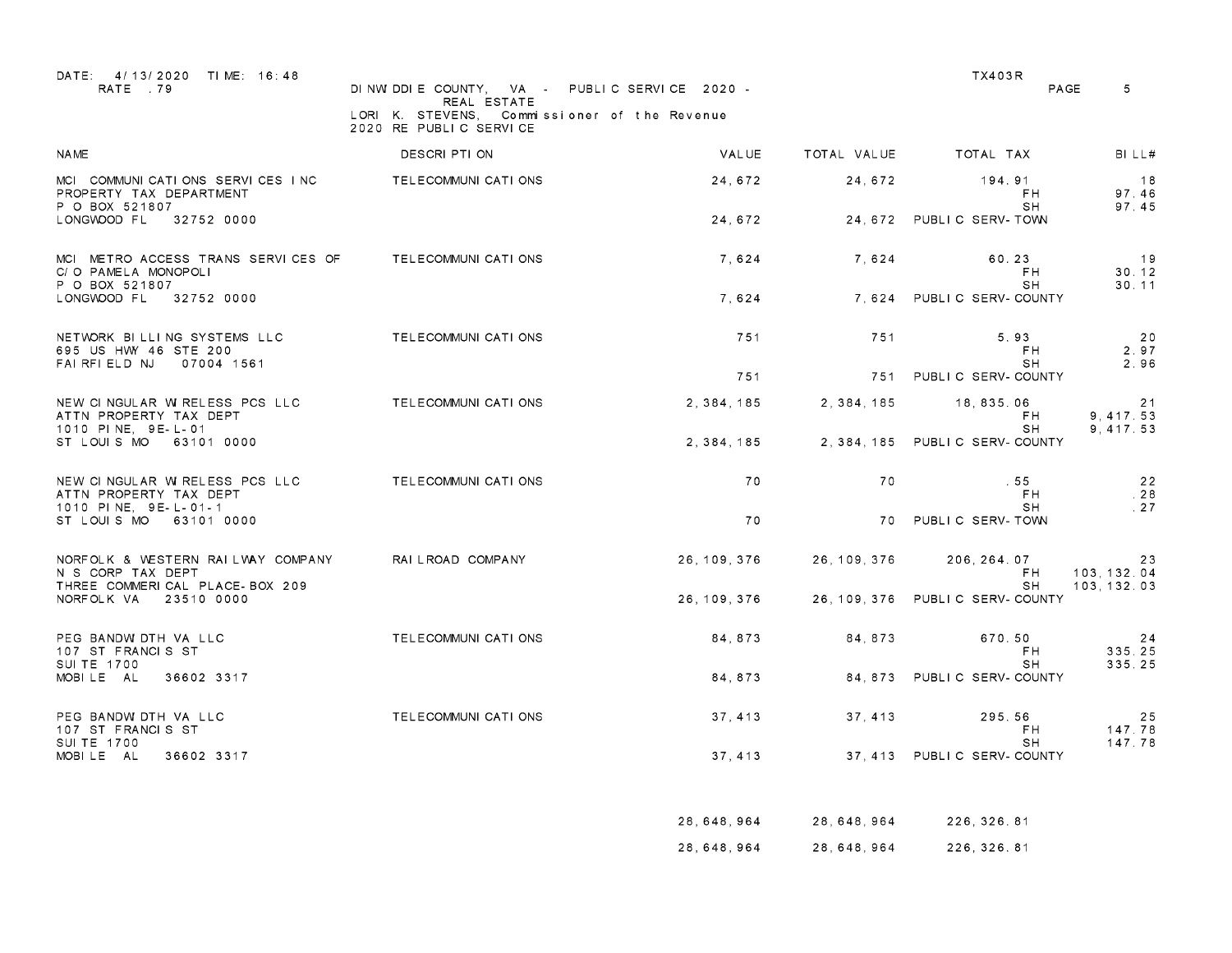| DATE: 4/13/2020 TIME: 16:48<br>RATE 79                                        | DINWIDDIE COUNTY VA - PUBLIC SERVICE 2020 -<br>REAL ESTATE<br>LORI K. STEVENS, Commissioner of the Revenue<br>2020 RE PUBLIC SERVICE |               |              | <b>TX403R</b><br>PAGE                 | 6                            |
|-------------------------------------------------------------------------------|--------------------------------------------------------------------------------------------------------------------------------------|---------------|--------------|---------------------------------------|------------------------------|
| <b>NAME</b>                                                                   | DESCRI PTI ON                                                                                                                        | VALUE         | TOTAL VALUE  | TOTAL TAX                             | BILL#                        |
| PETERSBURG CELLULAR DBA VERIZON<br>C/O LUIS AGUIRRE SR TAX CONSUL             | TELECOMMUNI CATI ONS                                                                                                                 | 4,679,108     | 4,679,108    | 36.964.95<br>FH.                      | 26<br>18, 482. 48            |
| P O BOX 635<br>BASKING RIDGE NJ<br>07920 0000                                 |                                                                                                                                      | 4,679,108     |              | SH<br>4, 679, 108 PUBLIC SERV-COUNTY  | 18, 482. 47                  |
| PRINCE GEORGE ELECTRIC COOPERATIVE<br>PO BOX 168<br>7103 GENERAL MAHONE HWY   | ELECTRIC LIGHT & POWER CORP                                                                                                          | 1, 196, 221   | 1, 196, 221  | 9.450.15<br>F <sub>H</sub><br>SH.     | 27<br>4.725.08<br>4.725.07   |
| WAVERLY VA<br>23890 0168                                                      |                                                                                                                                      | 1 , 196 , 221 |              | 1, 196, 221 PUBLIC SERV-COUNTY        |                              |
| SOUTHSI DE ELECTRIC COOPERATIVE<br>JEFFREY S EDWARDS PRES & CEO               | ELECTRIC LIGHT & POWER CORP                                                                                                          | 27, 497, 478  | 27, 497, 478 | 217, 230, 08<br>FH.                   | 28<br>108.615.04             |
| P O BOX 7<br>CREWE VA<br>23930 0000                                           |                                                                                                                                      | 27.497.478    |              | SH.<br>27.497.478 PUBLIC SERV-COUNTY  | 108, 615. 04                 |
| SPRINT COMMUNICATIONS COMPANY LP<br>P O BOX 12913<br>SHAWNEE MISSION KS       | TELECOMMUNI CATI ONS                                                                                                                 | 51,770        | 51,770       | 408.98<br>FH<br>SH.                   | 29<br>204.49<br>204.49       |
| 66282 2913                                                                    |                                                                                                                                      | 51.770        |              | 51.770 PUBLIC SERV-COUNTY             |                              |
| SPRINTCOM INC DBA SPRINT PCS<br>ATTN PROPERTY TAX DEPARTMENT<br>P O BOX 12913 | TELECOMMUNI CATI ONS                                                                                                                 | 1, 577, 458   | 1, 577, 458  | 12, 461. 92<br>FH<br>SH               | 30<br>6, 230.96<br>6, 230.96 |
| SHAWNEE MISSION KS 66282 2913                                                 |                                                                                                                                      | 1, 577, 458   |              | 1, 577, 458 PUBLIC SERV-COUNTY        |                              |
| T-MOBILE LICENSE LLC<br>BRANDT PALMER SR PROP TAX MNGR<br>12920 SE 38TH ST    | TELECOMMUNI CATI ONS                                                                                                                 | 499.598       | 499.598      | 3.946.82<br>FH.<br>SH.                | 31<br>1,973.41<br>1,973.41   |
| BELLEVUE WA<br>98006 0000                                                     |                                                                                                                                      | 499,598       | 499,598      | PUBLIC SERV-COUNTY                    |                              |
| VERIZON SOUTH INC<br>C/O HEATHER FABRY CONSULTANT<br>P O BOX 521807           | TELECOMMUNI CATI ONS                                                                                                                 | 81.040        | 81.040       | 640.22<br>F <sub>H</sub><br><b>SH</b> | 32<br>320.11<br>320.11       |
| LONGWOOD FL<br>32752 0000                                                     |                                                                                                                                      | 81,040        |              | 81.040 PUBLIC SERV-COUNTY             |                              |
| VERIZON VIRGINIA LLC<br>C/O HEATHER FABRY CONSULTANT<br>P O BOX 521807        | TELECOMMUNI CATI ONS                                                                                                                 | 8,199,740     | 8, 199, 740  | 64.777.95<br>FH.<br>SH.               | 33<br>32, 388.98             |
| LONGWOOD FL<br>32752 0000                                                     |                                                                                                                                      | 8.199.740     |              | 8, 199, 740 PUBLIC SERV-COUNTY        | 32, 388.97                   |
|                                                                               |                                                                                                                                      | 43, 782, 413  | 43, 782, 413 | 345,881.07                            |                              |
|                                                                               |                                                                                                                                      | 43, 782, 413  | 43, 782, 413 | 345,881.07                            |                              |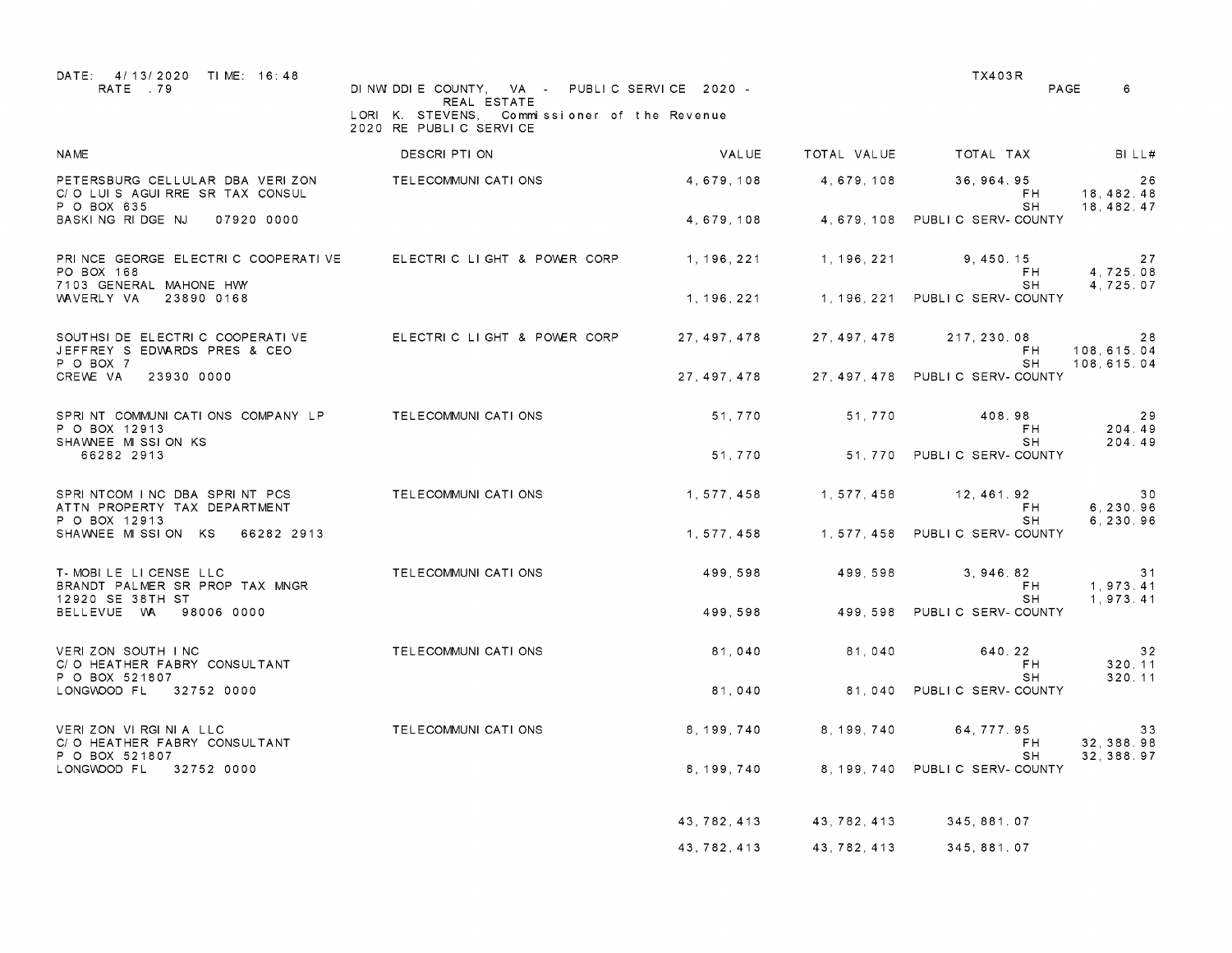| DATE:<br>4/13/2020<br>TIME: 16:48<br>RATE .79                                                            | DINWIDDIE COUNTY, VA - PUBLIC SERVICE 2020 -<br>REAL ESTATE<br>LORI K. STEVENS, Commissioner of the Revenue<br>2020 RE PUBLIC SERVICE |               |               | <b>TX403R</b>                       | $\overline{7}$<br>PAGE           |
|----------------------------------------------------------------------------------------------------------|---------------------------------------------------------------------------------------------------------------------------------------|---------------|---------------|-------------------------------------|----------------------------------|
| <b>NAME</b>                                                                                              | DESCRI PTI ON                                                                                                                         | VALUE         | TOTAL VALUE   | TOTAL TAX                           | BILL#                            |
| VERIZON VIRGINIA LLC<br>C/O HEATHER FABRY CONSULTANT<br>P O BOX 521807                                   | TELECOMMUNI CATI ONS                                                                                                                  | 516, 921      | 516, 921      | 4,083.68<br>FH.<br><b>SH</b>        | 34<br>2,041.84                   |
| LONGWOOD FL<br>32752 0000                                                                                |                                                                                                                                       | 516, 921      | 516.921       | PUBLIC SERV-TOWN                    | 2,041.84                         |
| VIRGINIA ELECTRIC & POWER COMPANY<br>ALISON NAVROCKI<br>DI RECTOR-TAX<br>701 E CARY ST TAX DEPT 17/OJRP  | ELECTRIC LIGHT & POWER CORP                                                                                                           | 155, 493, 155 | 155, 493, 155 | 1, 228, 395. 92<br>FH.<br><b>SH</b> | 35<br>614, 197.96<br>614, 197.96 |
| RI CHMOND VA<br>23219 0000                                                                               |                                                                                                                                       | 155, 493, 155 | 155, 493, 155 | PUBLIC SERV-COUNTY                  |                                  |
| VIRGINIA ELECTRIC & POWER COMPANY<br>ALISON NAWROCKI<br>DI RECTOR- TAX<br>701 E CARY ST TAX DEPT 17/OJRP | ELECTRIC LIGHT & POWER CORP                                                                                                           | 691, 978      | 691, 978      | 5, 466. 63<br>FH.<br><b>SH</b>      | 36<br>2,733.32<br>2.733.31       |
| RI CHMOND VA<br>23219 0000                                                                               |                                                                                                                                       | 691.978       | 691, 978      | PUBLIC SERV-TOWN                    |                                  |
| W NDSTREAM KDL-VA INC<br>C/O DUFF AND PHELPS LLC<br>P O BOX 2629                                         | TELECOMMUNI CATI ONS                                                                                                                  | 177.083       | 177.083       | 1,398.96<br>FH.<br><b>SH</b>        | 37<br>699.48<br>699.48           |
| ADDI SON TX<br>75001 0000                                                                                |                                                                                                                                       | 177,083       | 177,083       | PUBLIC SERV-COUNTY                  |                                  |

| 156,879,137 | 156.879.137 | 1, 239, 345. 19 |
|-------------|-------------|-----------------|
| 156,879,137 | 156.879.137 | 1, 239, 345. 19 |